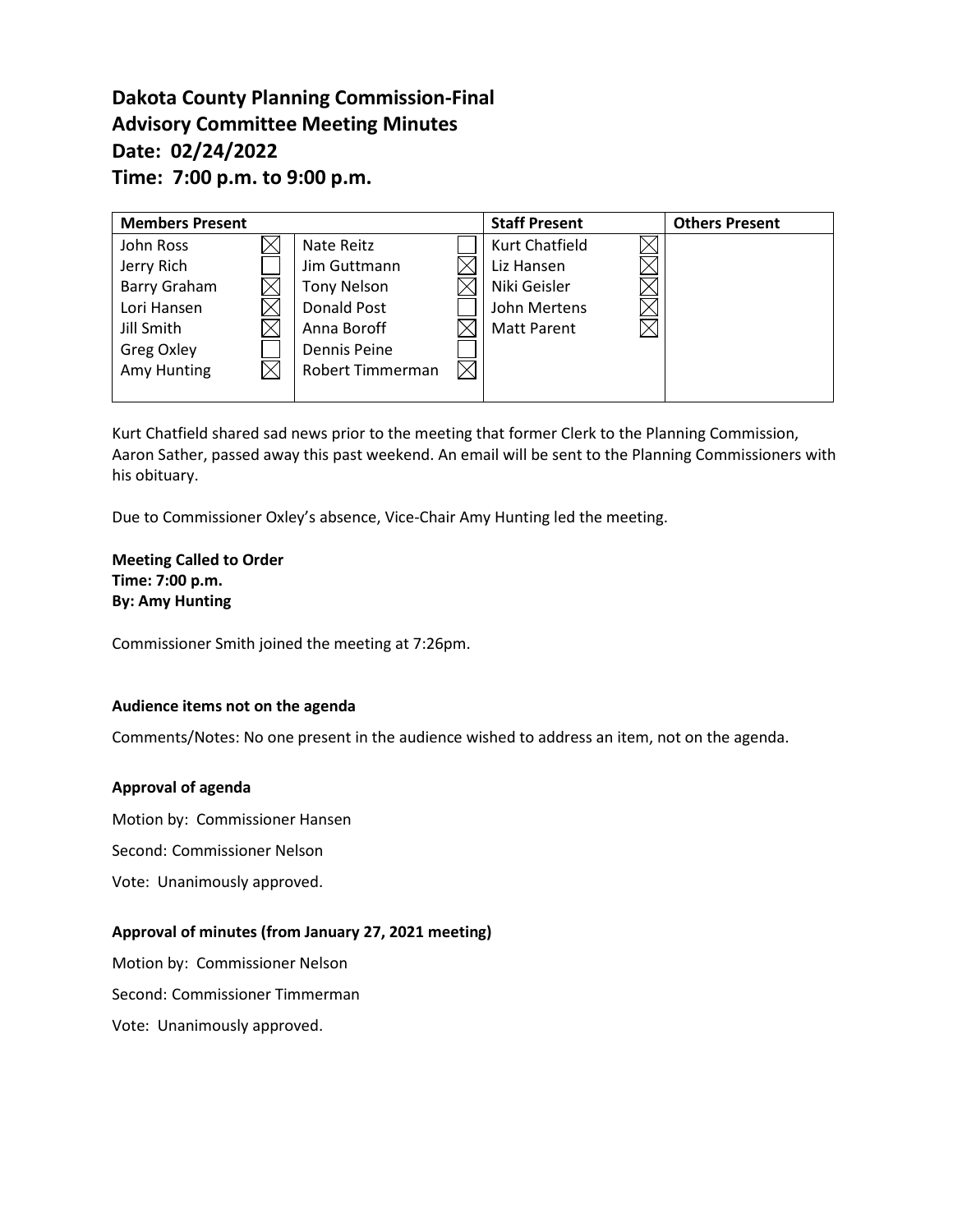#### **Welcome new Planning Commissioner**

Commissioner Amy Hunting introduced new Commissioner Anna Boroff from District 5 to the Planning Commission and shared information about her background. Commissioner Boroff addressed the Planning Commission and was welcomed by the other members.

# **Item #1: North Creek Greenway & Lake Marion Greenway Natural Resource Management Plans Action / Information**

Comments/Notes: Chris Klatt, Natural Resource Specialist, presented this item and responded to questions.

Questions and comments by Commissioners along with responses from staff (italics):

A Commissioner asked a question about the alignment of the Lake Marion Greenway as it entered Murphy Hanrehan in Scott County. *Staff responded that the graphic represented a working alignment and that Scott County and Three Rivers Park District will be responsible for the greenway alignment outside of Dakota County boundaries.*

A Commissioner expressed concern that the Lake Marion Greenway Natural Resources Management Plan appears to place too much emphasis on Ritter Farm Park and a few other natural areas along the corridor and not enough emphasis on the greenway corridor itself. *Staff responded that due to the developed suburban land use along the corridor, there are limitations to the natural resource restoration and management goals that can be accomplished. Much of the corridor is private land. Staff will add language to the draft plan to describe the challenge as well as some of the modest natural resource strategies that can be used for these constrained and narrow segments (e.g. buffers, pollinator plantings). There may also be opportunities to provide education to adjacent private landowners who may desire to do natural resource restoration and management on their own properties.*

Commissioners discussed the challenges of creating contiguous natural greenway corridors in urban settings and made suggestions about how to restore and manage natural areas. Commissioners discussed the role of volunteers. *Staff responded that volunteers can certainly play a role in natural resource management and that we already have examples of the role of volunteers doing invasive species management along the River to River Greenway. Volunteer language can be added to the draft plan.*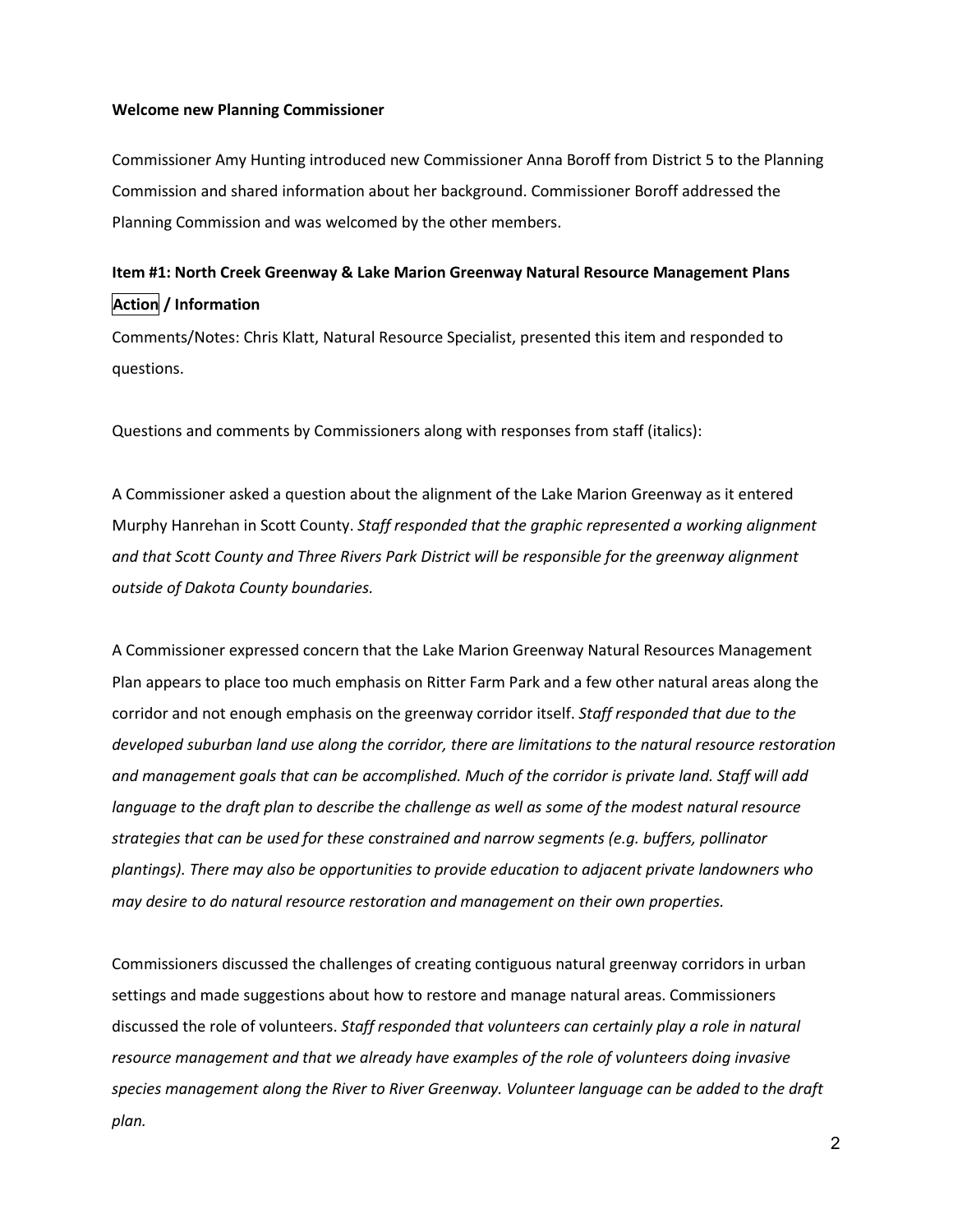Planning Commissioners inquired about the role of cities in the development of plans and suggested that city park commissions and natural resource commissions should be engaged. *Staff responded that city cooperation to this point has occurred at the staff level and that staff at the cities have been communicating with their citizen committees.*

Commissioners discussed the importance of having city buy-in on the Natural Resource Management Plans, given that many of the projects will be in city parks and along city road right of way. There was some discussion about whether direct engagement with city park and natural resource commissions should be before or after the draft plans are released for public review. The Planning Commission reached a consensus that engaging city park commissions is important and that these meetings may occur once the draft plans are released. In order to provide adequate time to schedule meetings with city park committees, the Planning Commission agreed that a 60-day review period, as opposed to a 45 day review period, is preferred.

**The Planning Commission recommended releasing the North Creek Greenway & Lake Marion Greenway Natural Resource Management Plans for public comment, including local city governments, extending the review period to sixty days.**

Motion by: Commissioner Hansen Second: Commissioner Graham Vote: Unanimously approved.

**Item #2: Veterans Memorial Greenway Alignment and Memorial Design Faction / Information** Comments/Notes: Matt Parent, Sr. Project Manager, and Kurt Chatfield, Planning Manager, presented this item and responded to questions.

Questions and comments by Commissioners along with responses from staff (italics):

Planning Commissioners asked several questions about the alignment of the greenway. *Staff described the changes to the original alignment shown in the master plan alignment and as a result of County Board-directed design studies. Staff also described minor changes to the alignment at several locations along the corridor, including on Flint Hills land and by the highway 52 crossing.*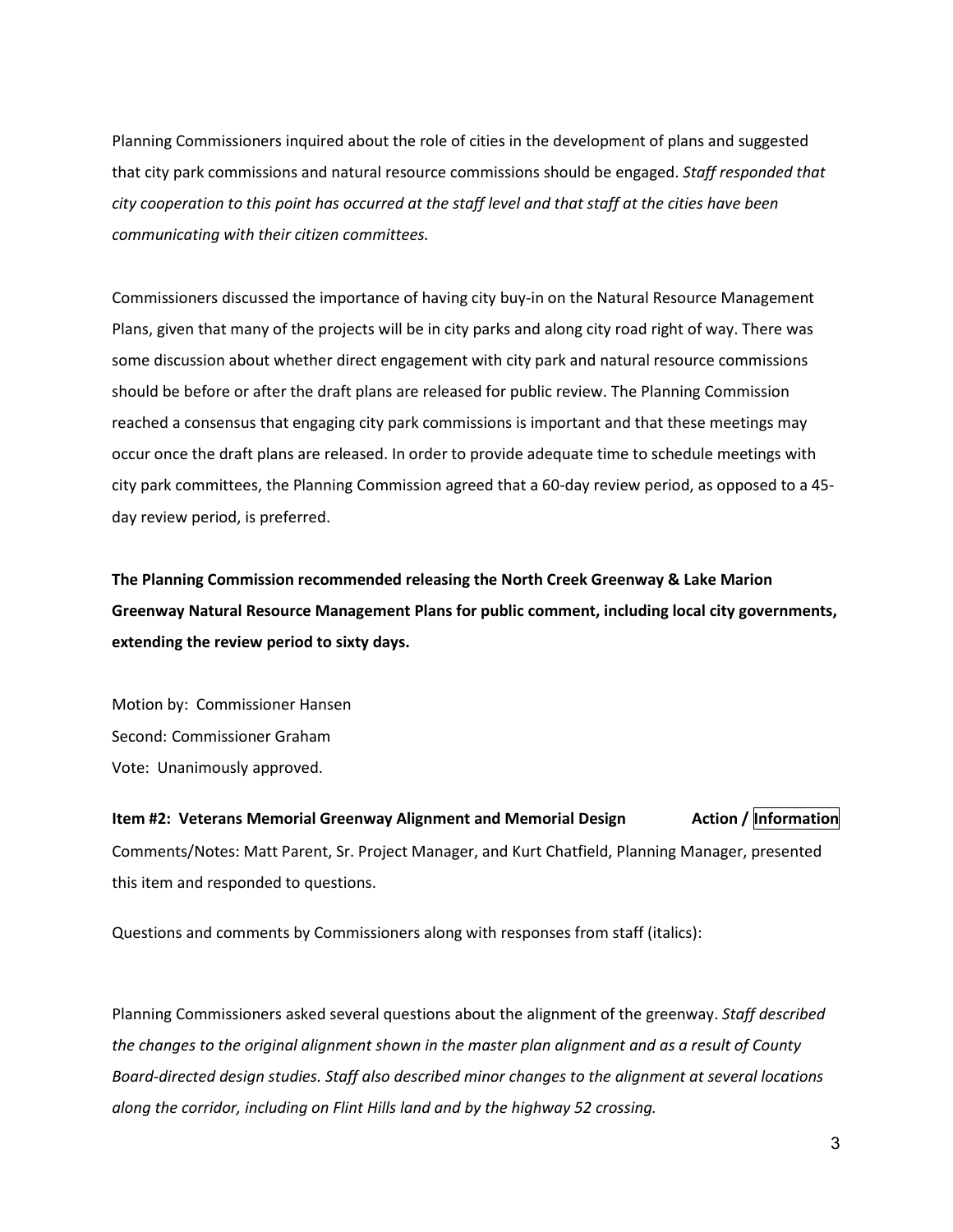Planning Commissioners reviewed the Veterans Memorial concepts and made supportive comments. A question was asked about what consulting firm prepared the concepts. *Staff replied that the firm of SEH prepared the architectural renderings and 3D perspectives and that the Veterans Advisory Group was enthusiastic about the concepts.*

A question was asked about the cost of the memorials. Staff responded that the "basic" memorials that are the County's responsibility would be similar in cost to the neighborhood gateways, interpretation, and wayfinding that are part of the County's standard greenway delivery package. The "enhanced" memorial concepts are aspirational and significantly more expensive. The memorial at the Rich Valley trailhead is over \$1 million, as shown, and the extent to what is implemented will depend on outside fundraising efforts. Cost estimates for "basic" and "enhanced" memorials will be included in the draft plan scheduled to be presented to the County Board at PDC in the next few months.

## **Update on County Board Actions/Projects**

Comments/Notes: Kurt Chatfield, Planning Manager; provided the Planning Commission with an update on the following County Board Actions:

- Reviewed greenway wayfinding design standards
- Reviewed the proposed Agricultural Chemical Reduction Effort (ACRE) program
- Approved Joint Powers Agreement with Lakeville for Antlers Park Trailhead on Lake Marion Greenway

A Commissioner inquired about the status of the Lebanon Hills Regional Park Sustainable Trails Study. *Staff responded that the RFP for the study has been prepared and is ready to be released in the next week or two.*

| CSAH 33 and CSAH 46 Intersection Improvement                                             | Thursday, February 17, from $6:30 \text{pm} - 8:30 \text{pm}$                            |
|------------------------------------------------------------------------------------------|------------------------------------------------------------------------------------------|
| Open House                                                                               | East Lake Elementary School, Lakeville                                                   |
| Lake Marion Greenway Trail Design<br>(Sunset Pond to Williams Drive)<br>Live Webinar     | Thursday, March 3, from 6pm-7:30pm<br>https://burnsvillemn.gov/2298/Lake-Marion-Trail    |
| County 42 Visioning Study Study                                                          | Comments due by March 7th                                                                |
| Virtual Open House                                                                       | https://www.co.dakota.mn.us/Transportation/TransportationStudie                          |
|                                                                                          | s/Current/Pages/county-highway-42-visioning-study.aspx.                                  |
| County Road 6 (Thompson), and CSAH 73<br>(Oakdale) Improvements<br>Open House            | Wednesday, March 9, from 5pm-7pm<br>Wentworth Library, West St. Paul, Large Meeting Room |
| North Creek, and Lake Marion Greenway<br>Natural Resources Management Plan<br>Open House | Tuesday, March 22, from 5pm-7pm<br>Burnsville Library, Large Public Meeting Room         |

### **Upcoming Public Meetings – Community Outreach**

### **Topics for next meeting:**